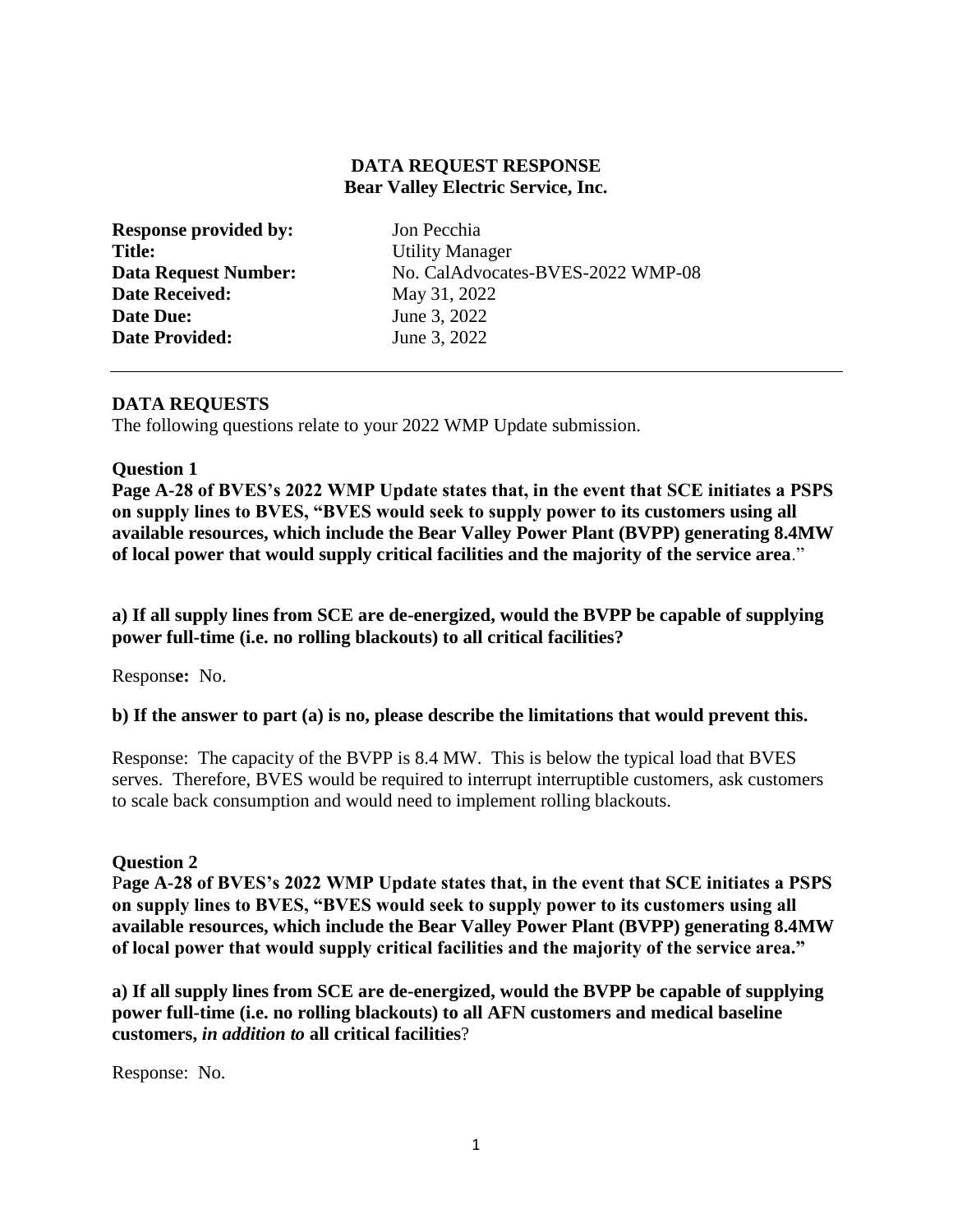#### **b) If the answer to part (a) is no, please describe the limitations that would prevent this.**

Response: BVES would supply power to critical facilities, but it would be difficult if not impossible to supply power to all medical baseline and AFN customers because they are more or less homogeneously dispersed on BVES's distribution circuits. Therefore, some medical baseline and AFN customers would be affected by rolling blackouts. BVES has a limited amount of battery backup unit that may be deployed on a first-come, first-served basis.

#### **Question 3**

**Pages 168-169 of BVES's 2022 WMP Update discuss the Bear Valley Energy Storage Facility and the Bear Valley Solar Energy Project. Page 169 states, "One of the purposes of the storage project is to minimize the impact of the loss of all SCE energy imports to the BVES service area due to a SCE-directed PSPS of the SCE supply lines to BVES."** 

**a) Does BVES anticipate any other uses for the energy storage project referenced above, beyond minimizing the impact of the loss of all SCE energy imports?** 

Response: Yes.

#### **b) If the answer to part (a) is yes, please describe all such purposes.**

Response: Benefits include energy savings by procuring energy during daylight and discharging in evening, resource adequacy reduction, improved grid reliability, improved power quality (voltage and frequency), eliminates any plausible black start scenario for power plant, and improves capacity for when Snow Summit shifts to procuring BVES power for snowmaking instead of operating its diesel generators (self-generation).

## **c) What is the expected total capital cost of the Bear Valley Solar Energy Project? This should include costs such as planning, design, permitting, construction, but should exclude ongoing operating costs of the facility.**

Response**:** The estimated total capital cost is approximately \$15,200,000. However, this cost could decrease if BVES is able to tie this project to qualify for certain investment tax credits (ITC).

## **d) What is the expected total capital cost of the Bear Valley Energy Storage Facility? This should include costs such as planning, design, permitting, construction, but should exclude ongoing operating costs of the facility.**

Response: The estimated total capital cost is approximately \$12,500,000. However, this cost could decrease if BVES is able to tie this project to developing a solar generating facility, which would make it eligible for certain investment tax credits (ITC). BVES is working on developing solar project.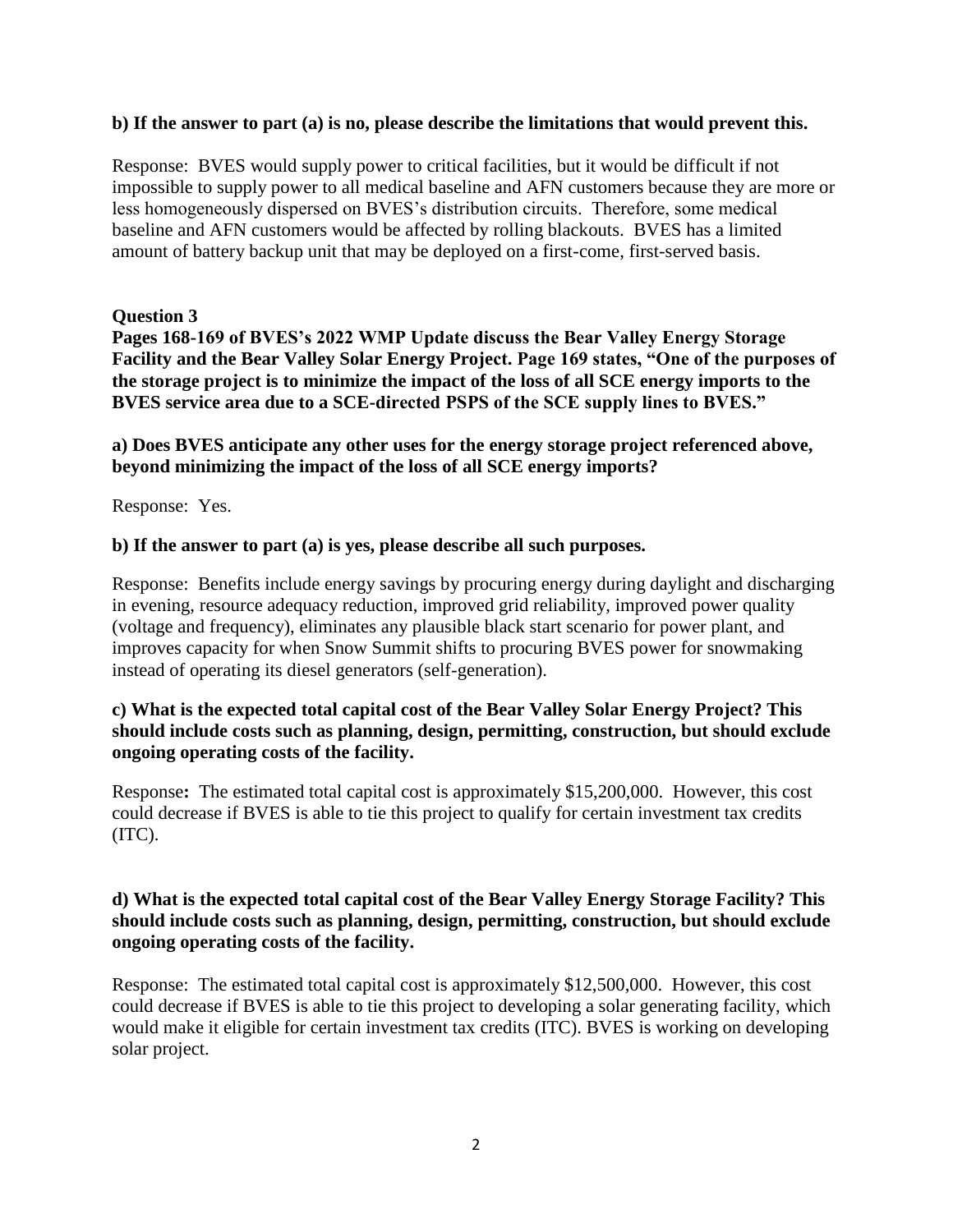## **Question 4**

**Page 74 of BVES's 2022 WMP Update states, "To date, due to privacy issues, BVES has been unable to collect comprehensive data on AFN populations, but BVES is still pursuing its efforts."** 

#### **a) When does BVES anticipate having comprehensive data on AFN populations?**

Response: Currently, BVES has identified 385 AFN customers.

#### **b) Please describe the actions BVES took in 2021 to collect comprehensive data on AFN populations**.

Response: BVES developed an on-line self-registration form and information page to help identify AFN customers [https://www.bvesinc.com/customer-service/assistance-programs/access-](https://www.bvesinc.com/customer-service/assistance-programs/access-&-functional-needs/) [&-functional-needs/](https://www.bvesinc.com/customer-service/assistance-programs/access-&-functional-needs/) . BVES continues to reach its AFN population through direct customer contact, social media and direct mail campaigns.

## **c) Please describe the efforts BVES plans to undertake to collect comprehensive data on AFN populations in 2022.**

Response: BVES continues with its direct customer contact and mail campaigns, social media advertising, website development and is releasing a new AFN identification survey with prepaid postage to further encourage participation.

#### **Question 5**

# **Page E-11 of BVES's 2022 WMP Update describes the Annual VM Program Audit, which is conducted in January of each year. Please provide all documentation associated with the January 2022 Annual VM Program Audit.**

Response: Please refer to attachment titled "2021 VM Audit" (or "Vegetation Management Program Annual Audit 2021")

#### **Question 6**

# **Page E-11 of BVES's 2022 WMP Update describes the Quarterly VM Program Assessment. Please provide all documentation associated with the Quarterly VM Program Assessments covering each of the following periods:**

#### **a) Q1 of 2021.**

Response: No record is available for Vegetation Management Quarterly Update Q1 2021. This report began in Q2 of 2021.

#### **b) Q2 of 2021.**

Response: Please refer to attachment titled "Vegetation Management Quarterly Update Q2 2021". Also refer to Trim Map 2022 Q1 report for grid locations.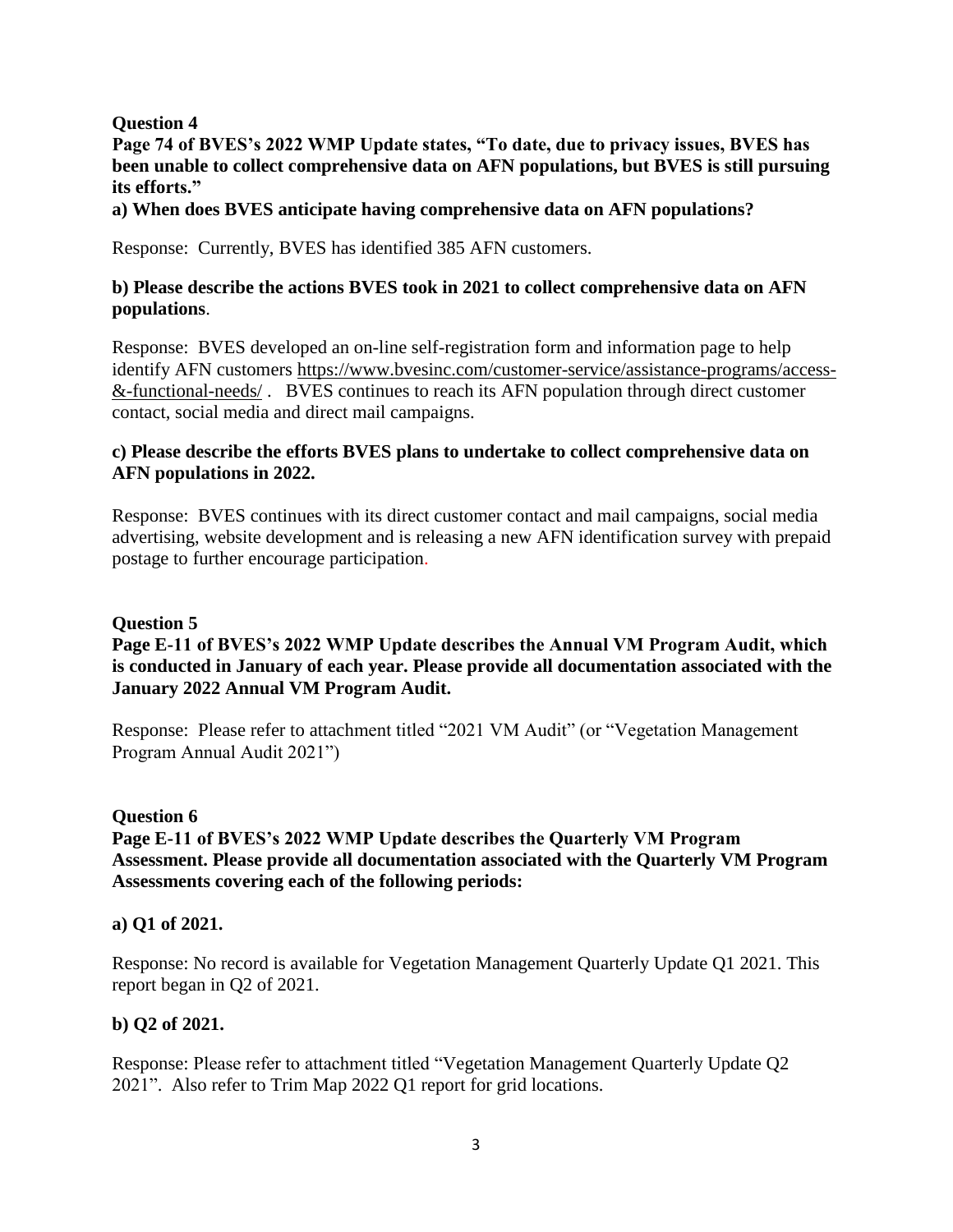# **c) Q3 of 2021.**

Response: Please refer to attachment titled "Vegetation Management Quarterly Update Q3 2021." Also refer to Trim Map 2021 Q3 report for grid locations.

# **d) Q4 of 2021.**

Response: Please refer to attachment titled "Vegetation Management Quarterly Update Q4 2021". Also refer as Trim Map 2021 Q4 report for grid locations.

# **e) Q1 of 2022.**

Response: Please refer to attachment titled "Vegetation Management Quarterly Update Q1 2022". Also refer to Trim Map 2022 Q1 report for grid locations.

# **Question 7**

**Page F-6 of BVES's 2022 WMP Update states, as step 12 of the BVES Quality Assurance process, that BVES will "Evaluate results of in process QC." Step 13 states that BVES will "Determine if corrective action and/or process improvements warranted based on in process QC."** 

**In response to data request CalAdvocates-BVES-2022WMP-04, question 1, BVES provided a document titled "2022 Q1 Patrol Inspections."** 

## **a) Please describe how BVES evaluated the results of "2022 Q1 Patrol Inspections" per step 12 listed above.**

Response: Any patrol inspection findings are validated and recorded. Priorities are determined for any corrective action needed.

## **b) Please provide documentation showing that the results of in-process QC associated with "2022 Q1 Patrol Inspections" were evaluated, per step 12 listed above.**

Response: No Level 1 or Level 2 corrective actions were documented in 2022 Q1 patrol inspections.

## **c) Please describe the corrective actions or process improvements that BVES found to be warranted based on "2022 Q1 Patrol Inspections."**

Response: The process is periodically reviewed by the Utility Engineer & Wildfire Mitigation Supervisor to determine if any process improvement are warranted.

## **d) Please provide documentation showing whether the in-process QC associated with "2022 Q1 Patrol Inspections" resulted in any corrective actions, per step 13 listed above.**

Response: No changes were found to be warranted for this process in Q1 2022.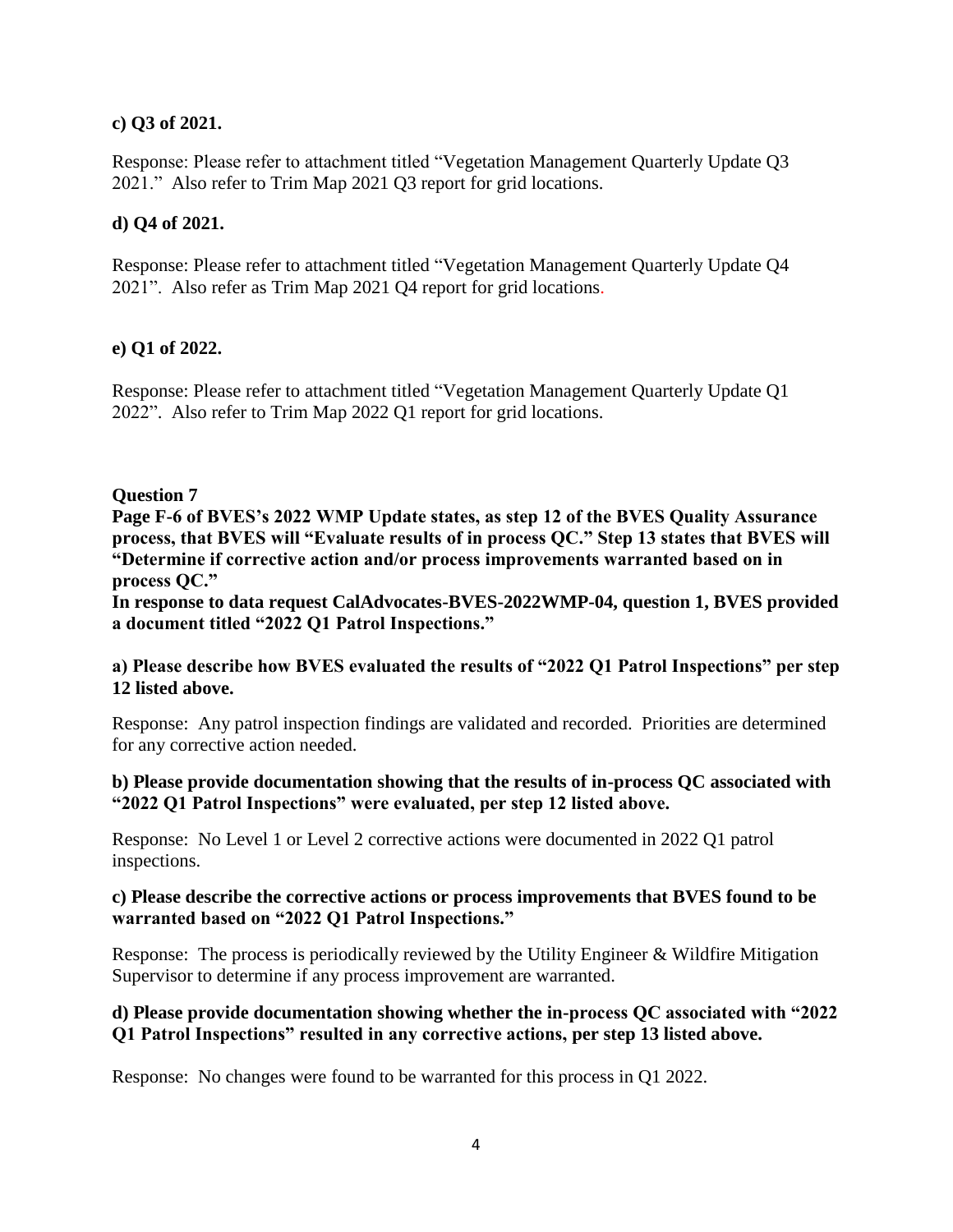**Question 8** 

**Data request CalAdvocates-BVES-2022WMP-02, question 1, requested internal QA/QC reports completed in 2021. As part of its response, BVES provided a zip file titled "2021 Circuit Patrol Records." The pdf documents in the zip file appear to be inspection records, but do not include the results of the inspections.** 

**Please provide additional documentation showing the results/findings of the inspections included in the zip file titled "2021 Circuit Patrol Records."** 

Response: Please refer to attachment titled "2021 Detailed Patrol Inspections"

**Question 9** 

**Data request CalAdvocates-BVES-2022WMP-02, question 1, requested internal QA/QC reports completed in 2021. As part of its response, BVES provided a zip file titled "2021 Circuit Patrol Records." The pdf documents in the zip file appear to be inspection records. However, it is unclear whether these are records of the patrol inspections, or of QA/QC inspections.** 

**a) Are the pdf documents discussed above records of circuit patrol inspections performed in accordance with GO 165, or records of circuit patrol QA/QC inspections?** 

Response: The circuit patrol inspections were performed in accordance with GO 165.

**b) If the pdfs referenced above are not QA/QC inspections, please provide documentation of all QA/QC inspections associated with BVES's 2021 patrol inspections. Please include documentation showing that the QC results were evaluated, and that corrective actions (if any) were taken**.

Response: No independent QA/QC field inspections were performed on the BVES's 2021 patrol inspections

**c) If the pdfs referenced above are QA/QC inspections, please provide documentation showing that the QC results were evaluated, and that corrective actions (if any) were taken.** 

Response: N/A

**Question 10** 

**Data request CalAdvocates-BVES-2022WMP-02, question 1, requested internal QA/QC reports completed in 2021. As part of its response, BVES provided a pdf titled "2021 Substation Vegetation Management." The forms included in this pdf document are all dated 2020. Additionally, it is unclear whether these are records of the substation inspections, or of QA/QC inspections.** 

**a) Please provide similar records (to those contained in the pdf titled "2021 Substation Vegetation Management") from calendar year 2021.**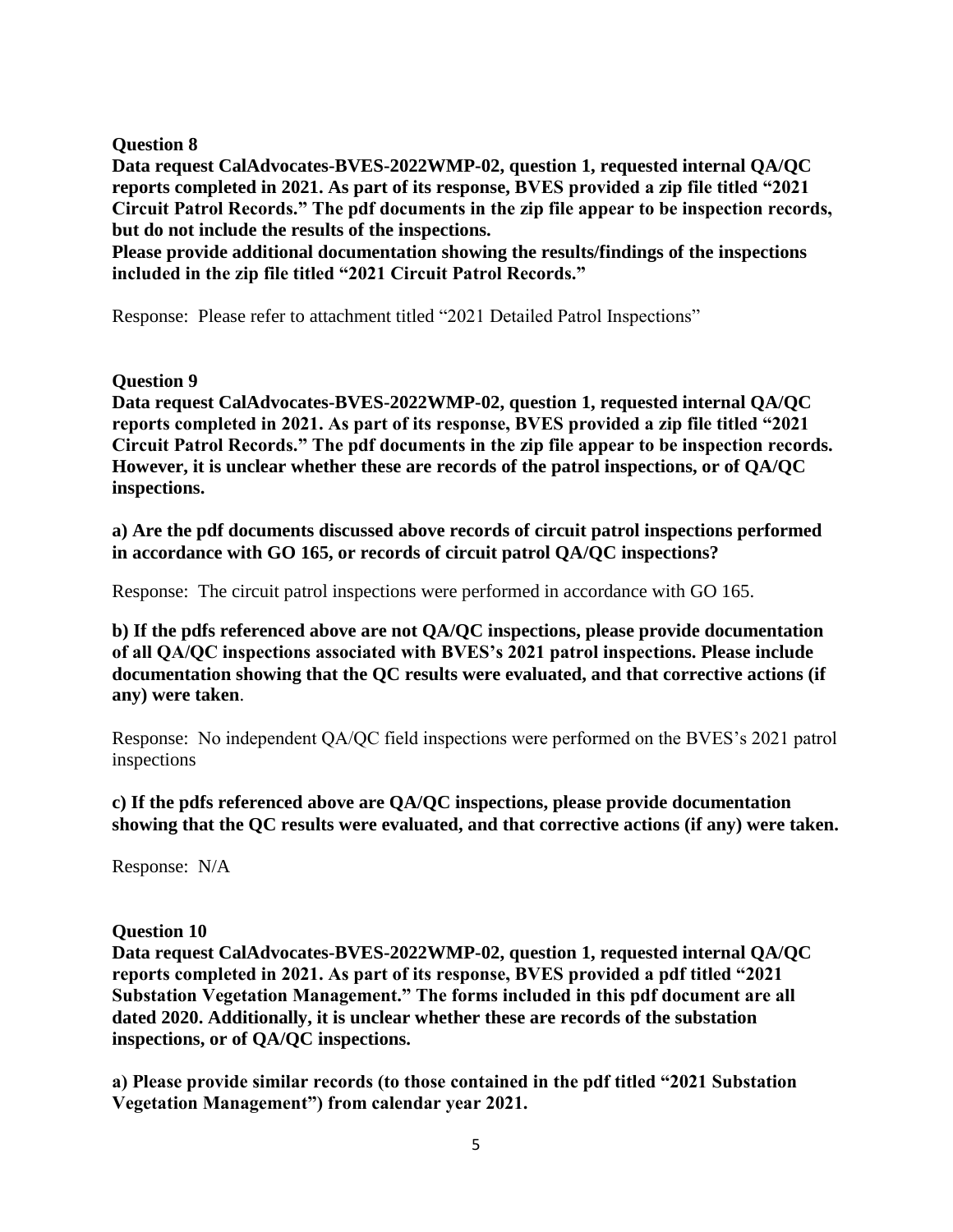Response: : Please refer to attachment titled "2021 VM Audit" (or "Vegetation Management Program Annual Audit 2021"

# **b) Are the forms included in the pdf discussed above records of substation vegetation management inspections performed in accordance with GO 174, or of substation vegetation management QA/QC inspections?**

Response: The substation vegetation management inspections performed in accordance with GO 174.

**c) Please provide documentation of the QA/QC inspections associated with BVES's 2021 substation inspections. Please include documentation showing that the QC results were evaluated, and that corrective actions (if any) were taken.** 

Response: No independent QA/QC field inspections were performed.

## **Question 11**

**In response to data request CalAdvocates-BVES-2022WMP-02, question 1, BVES stated that all substations are inspected on a monthly basis. BVES additionally stated that it has thirteen substations, and conducted 144 inspections in 2021.** 

**Thirteen substations inspected monthly should result in 156 inspections throughout the year. Please explain this apparent discrepancy.** 

Response: BVES inspects each in service substation monthly. The Palomino Substation was out of service for two months in 2021. : Please refer to attachment titled "2021 VM Audit" (or "Vegetation Management Program Annual Audit 2021"

# **Question 12**

**Data request CalAdvocates-BVES-2022WMP-02, question 1, requested internal QA/QC reports completed in 2021. BVES's responses do not appear to indicate that detailed asset inspections underwent QA/QC in 2021.** 

**a) Did BVES perform QA/QC for detailed asset inspections in 2021?** 

Response: Yes, Detailed inspections were conducted on the Fox Farm, Sunrise, Sunset and Radford circuits.

## **b) If the answer to part (a) is yes, please describe the QA/QC actions that BVES performed for detailed asset inspections in 2021.**

Response: Detailed inspections were conducted in accordance with GO165. No additional field QA/QC inspections were conducted.

**c) If the answer to part (a) is yes, please provide documentation of the QA/QC inspections for detailed asset inspections in 2021. Please include documentation showing that the QC results were evaluated, and that corrective actions (if any) were taken.**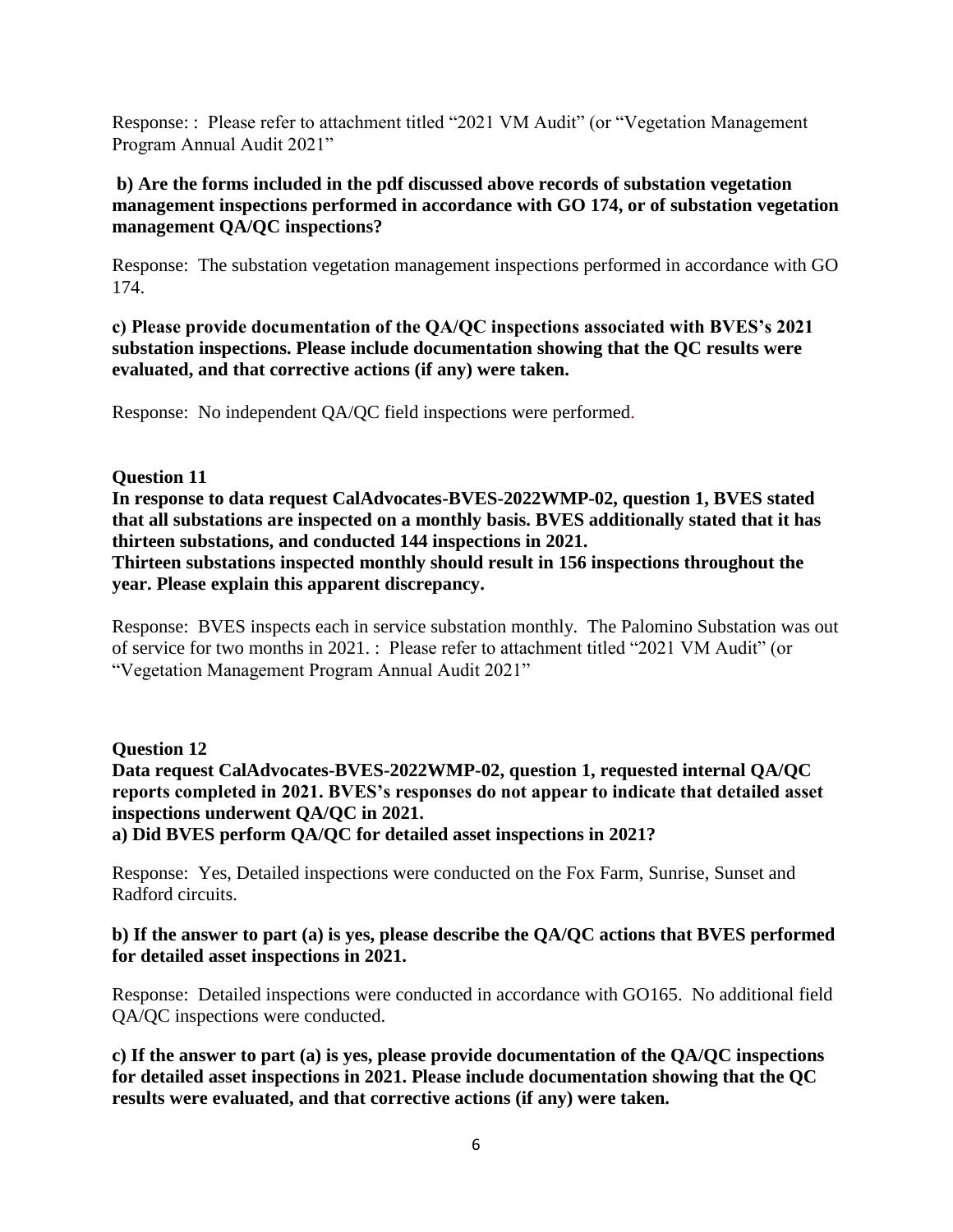Response: Please refer to attachment titled "2021 Patrol Inspections"

## **d) If the answer to part (a) is no, please explain why not.**

Response: N/A

## **Question 13**

**Page 188 of BVES's 2022 WMP Update states, for initiative 7.3.4.13 (Pole loading assessment program to determine safety factor), that "the utility plans to continue this project in high-risk areas and achieve 100 percent completion in 2022." Page 146 of BVES's Revised 2021 WMP Update states that the same program will be complete by end of calendar year 2026.** 

## **a) Please explain the apparent discrepancy in forecast completion date of the pole loading assessment program discussed above.**

**Response:** BVES is merging the Pole Loading Program with the Covered Conductor Program. In 2022, BVES is using the Pole Loading Program to replace/remediate poles that were identified as failing assessment in the past. The program is also assessing poles that will be required to support covered conductors as part of the ongoing covered conductors program.

The covered conductor program takes longer to execute and, therefore, the assessment rate of poles has slowed down so not to get too far ahead of the covered conductor program.

# **b) What is BVES's current expected completion date for the pole loading assessment program?**

Response: BVES will close out the Pole Loading Program at the end of 2022 and will assess poles in coordination with the covered conductor program thereafter. The covered conductor program is expected to be completed on the 34.5 kV system in 2025/2026 and on the 4 kV system high risk areas in 2032.

# **Question 14**

**In non-spatial data Table 12 (as well as page 188) of BVES's 2022 WMP Update, the 2021 and 2022 costs associated with initiative 7.3.4.13 (Pole loading assessment program to determine safety factor) appear to be all CAPEX. Please explain why the costs associated with this program are shown as CAPEX.** 

Response: The pole assessments were performed in conjunction with the covered conductor program and pole loading program, which are CAPEX programs. Poles assessed under the pole replacements were assessed to the specification that they would eventually be required to sustain covered conductor (more limiting) so that duplicate work was not performed and the process would be more efficient.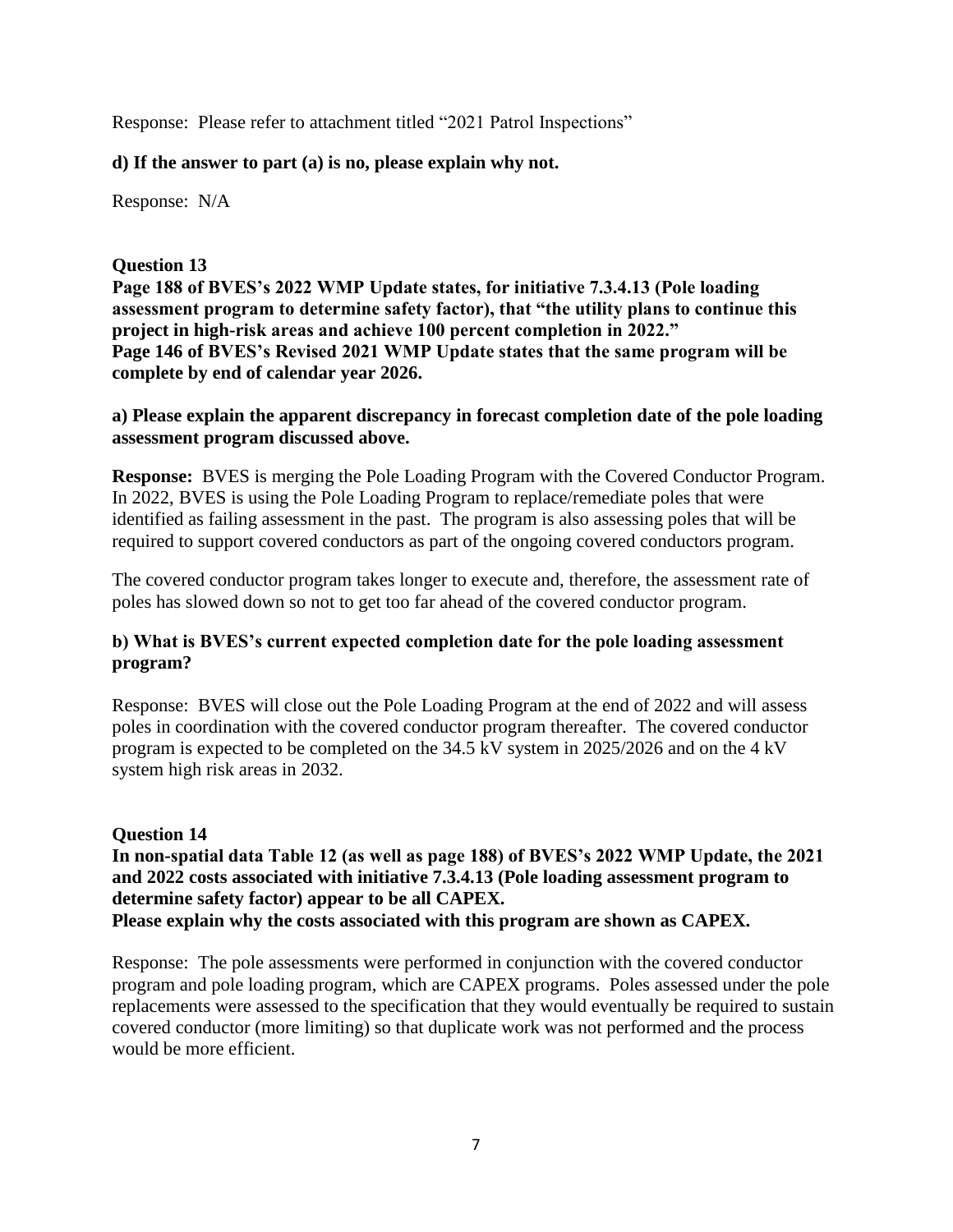# **Question 15 For the following initiatives, on average, how many inspections were performed per circuit mile in 2021?**

## **a) Initiative 7.3.4.1, detailed inspections of distribution electric lines and equipment.**

Response: BVES grid structure has an average of 30 to 35 poles per circuit mile. Many poles contain both 34kV and 4kV lines. All poles and distribution lines are inspected**.**

## **b) Initiative 7.3.4.11, patrol inspections of distribution electric lines and equipment.**

Response: BVES grid structure has an average of 30 to 35 poles per circuit mile. Many poles contain both 34KV and 4KV lines. All poles and distribution lines are inspected**.**

## **c) Initiative 7.3.4.9.1, Third party (second) ground patrol – detailed inspection program**.

Response: BVES grid structure has an average of 30 to 35 poles per circuit mile. Many poles contain both 34kV and 4kV lines. All poles and distribution lines are inspected.

# **Question 16 For the following initiatives, on average, how many person-hours did it take to complete one inspection in 2021?**

## **a) Initiative 7.3.4.1, detailed inspections of distribution electric lines and equipment.**

Response: Inspection time varies greatly depending on the circuit being evaluated. The number of poles in a circuit varies from less than 10 to over 1,000. BVES does not record the exact time the full-time Field Inspector (BVES has only 1inspecor) spends each type of inspection being conducted (patrol or detailed) but a good estimate is 30% on detailed inspections and 70% on patrol inspections.

#### **b) Initiative 7.3.4.11, patrol inspections of distribution electric lines and equipment.**

Response: Inspection time vary greatly depending on the circuit being evaluated. The number of poles in a circuit vary from less than 10 to over 1000. BVES does not record the exact time the full-time Field Inspector (BVES has only 1) spends each type of inspection being conducted (patrol or detailed) but a good estimate is 30% on detailed inspections and 70% on patrol inspections.

#### **c) Initiative 7.3.4.9.1, Third party (second) ground patrol – detailed inspection program.**

Response: BVES contractor spent approximately 360 hours on third party ground patrol inspections in 2021.